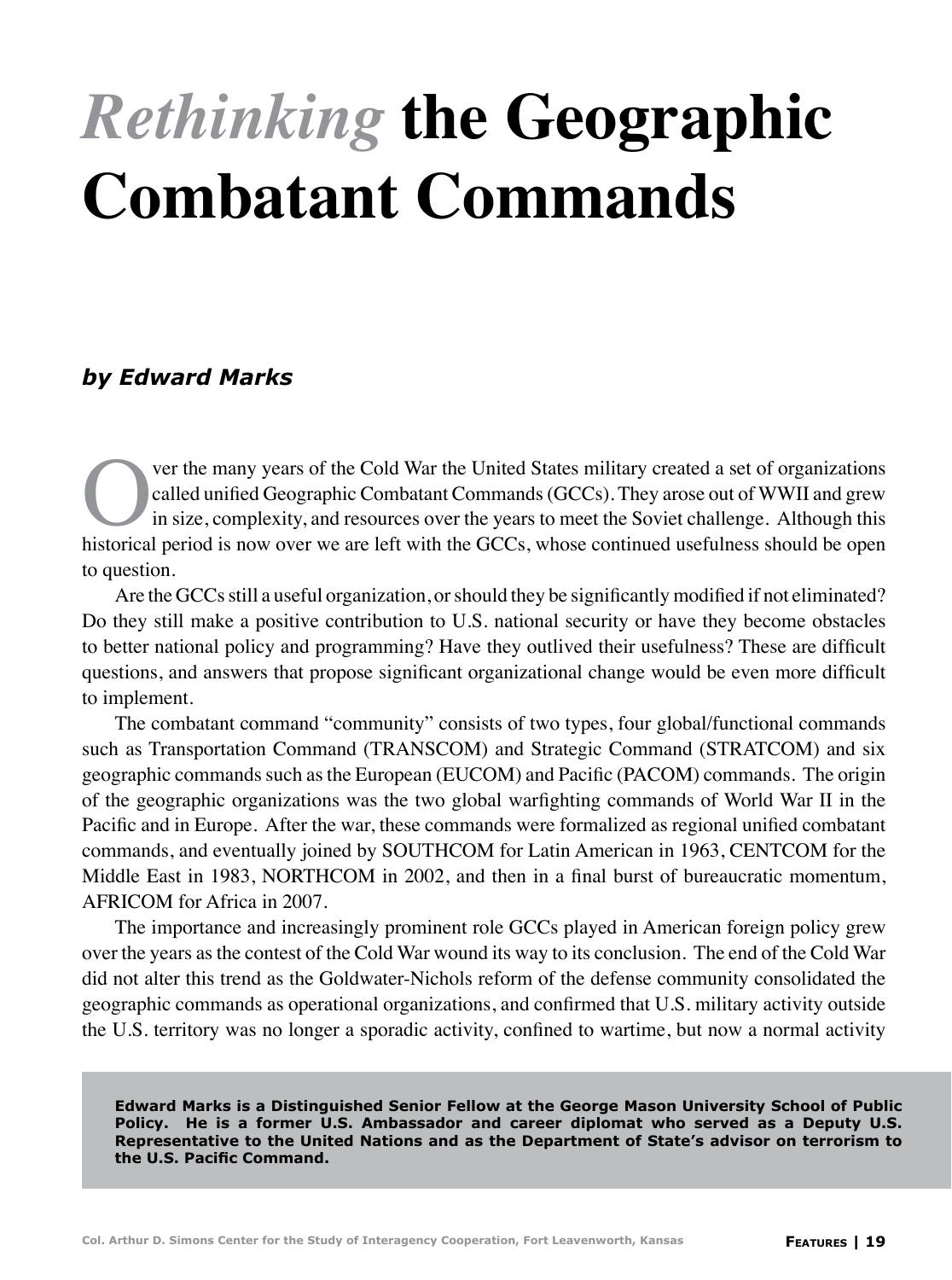pursued everywhere in the world. This activist role was then expanded further after September 11, 2001, with the consequent decision to consider countering the terrorist threat essentially a military task, and the involvement in two longrunning wars which have morphed into military occupations involving counter-insurgency, postconflict reconstruction, nation-building and economic development.

**With approximately a \$600 billion defense budget plus war costs compared to a significantly less than a \$100 billion diplomatic and foreign aid budget, we are dramatically under-resourced on the nonmilitary side of the equation.**

During this period, the military services have increasingly become the default option for U.S. government action and response. This attitude has both fostered and been driven by the resourcing disparity in the federal bureaucracy, a disparity which has grown since 9/11, Afghanistan and Iraq. With approximately a \$600 billion defense budget plus war costs compared to a significantly less than a \$100 billion diplomatic and foreign aid budget, we are dramatically under-resourced on the non-military side of the equation. This disparity is evidenced by the enormous growth in GCC activities, as well as the creation of a new GCC for Africa. In other words, since the end of the Cold War, the U.S. government has responded to the changing security and political environment by buying more and larger hammers.

The geographic commands have essentially two tasks: war planning and fighting, and military engagement programs. Both tasks remain, and will always remain, fundamental responsibilities of the Department of Defense and the military

services.

However while the war planning and fighting responsibility obviously remains uniquely a duty of the Department of Defense and the military services, the engagement programs no longer can be handled as a discrete military activity. In today's world, military engagement programs with other countries can only be seen as part of the overall engagement activity of the U. S. government. The so-called "nexus" of security challenges – terrorism, narcotics, smuggling, international criminal networks, etc. – can no longer be managed as single agency programs but must be integrated into "whole of government" programs.

Unfortunately the character of the geographic commands militates against effective whole-of-government engagement programs and therefore coherent foreign policy. First of all, the "stovepiped" organizational structure and perspective of the federal bureaucracy is an obstacle in itself to a comprehensive interagency approach. Among the federal government stovepipes DoD is notable for its robust character in general, its increasingly dominant role in national security matters, and the disparity of resources compared to other agencies. This disparity is reinforced by the unfortunate tendency for our political leadership to consider the military services the default mode in national security. Called upon, DoD – with the geographic commands as its agents – responds with alacrity if not always enthusiasm and in doing so, tends to sweep aside other agencies and departments. This is true even when senior political leadership does not consciously direct a unilateral military approach, as was the case in Iraq and for a while the so-called "war on terrorism."

The rich and available resource base of the military services – money, personnel, and equipment – stems of course from the undeniable resource requirements of war fighting. A number of other problems and challenges – such as natural disaster emergencies, post-conflict reconstruction, and nation building – also require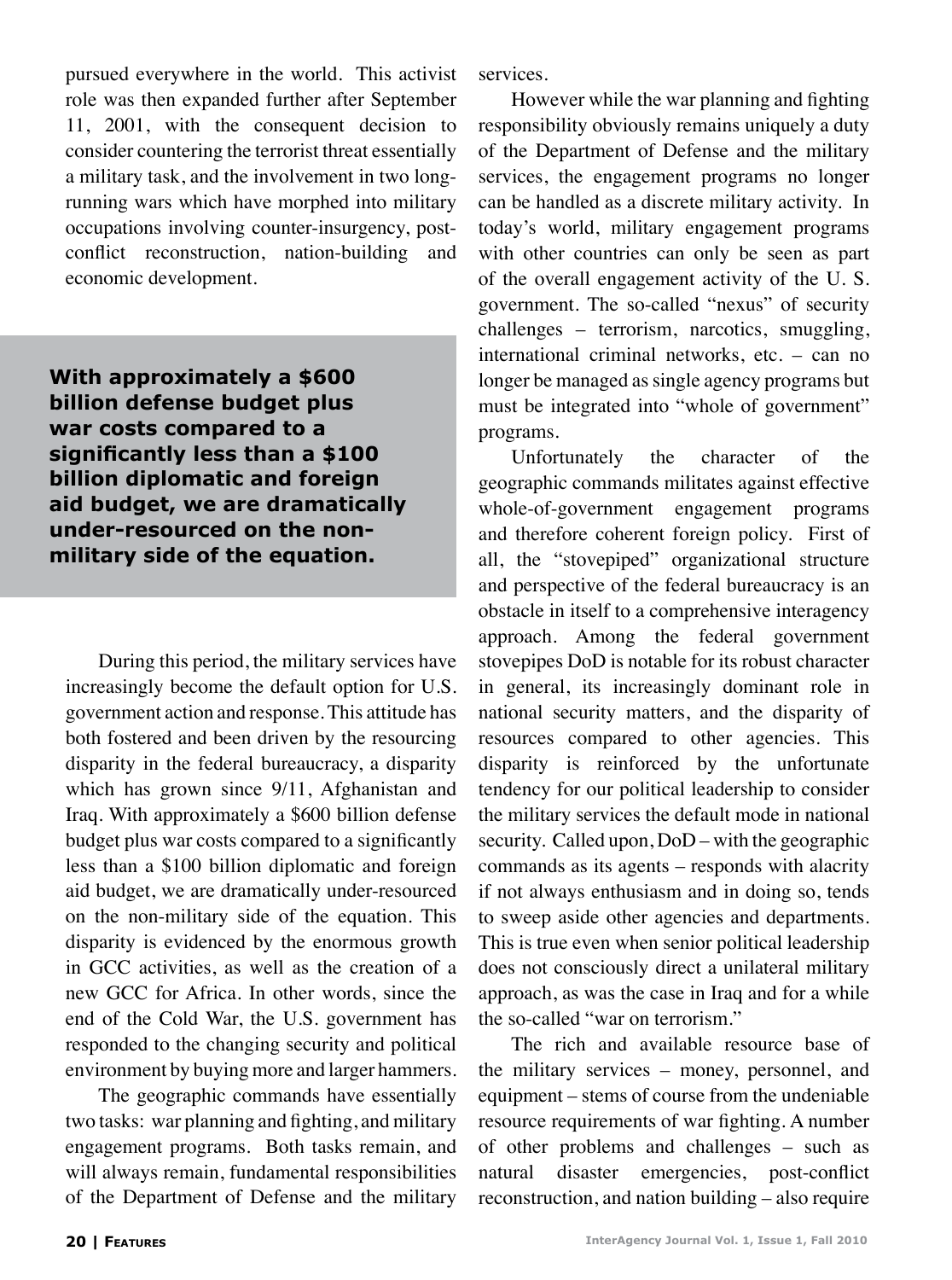the extensive use of resources. Unfortunately the fact that these are essentially non-military tasks does not trump the temptation to use existing DoD resources to provide a quick response, not necessarily the correct or most effective response. That the military may not be the most appropriate organization to perform these tasks is irrelevant; they exist, are available and can react quickly. Once they are engaged they tend to continue with these tasks as it is difficult and time consuming to transfer the responsibility to civilian organizations as yet ill-equipped or nonexistent. Bureaucratic as well as political inertia takes over.

Another problem with the GCCs arises from the changing character of the international environment and of current national security threats. The rigidly regional organization of the GCCs no longer comfortably fits with today's world. For instance, we are constantly being told that one of our major security challenges is international terrorism, and yet the lead for planning (and often conducting) military counterterrorism campaigns falls on the shoulder of Special Operations Command – a global, functional command. Another major security challenge is monitoring and securing weapons of mass destruction (WMD), a task that falls to another global, functional command – Strategic Command. In other words, the GCCs are not designated as the lead military organization for managing our two primary military challenges.

The other large bundle of duties which occupy much of the time, staff, and resources of the GCCs – security assistance and such – is pursued with little strategic vision, although generally with extensive strategic verbal justification. Engagement programs appear to be largely used as "walking around money" for geographic combatant commanders, their staffs, and military representatives in embassies. In any case, wellfunded engagement budgets lead to much activity because they can be done, not because they should be done, in a pre-emptive version of "counting sorties" instead of seeking results. Examples of both of these types of activities were noted by the author when he attended the annual security assistance "planning" conference at PACOM in the early years of this decade. There was no sign of any "strategic" planning (nor any presence by flag or general officers) but instead a scramble by each office and section chief to obtain funds for *their* "clients." Commanders making high visibility visits during which they announce new or additional security assistance and exchange programs are common phenomena.

Finally, the regional perspective perverts both the war planning and fighting and military

**The rigidly regional organization of the GCCs no longer comfortably fits with today's world.**

engagement tasks conducted by the GCCs. The GCCs argue that their regional perspective is their primary virtue, that no one else in the U.S. government so successfully pursues this important aspect of current developments. However, in this attitude the GCCs have it wrong. Strict geographic regionalism is not in fact how the world is organized. Two major trends are moving us today – globalization on one end and localism on the other. Of course somewhere along this continuum there are regional developments and trends, but they are generally either sub-regional (e.g. The Horn of Africa) or cross regional lines (e.g. Pakistan-India).

Despite these questions about the continued usefulness of the geographic combatant command model, DoD moved to create a new GCC, AFRICOM or Africa Command. Since the original announcement of AFRICOM, its creation has produced a disjointed, and occasionally embarrassing, series of explanations of everything from its strategic justification, to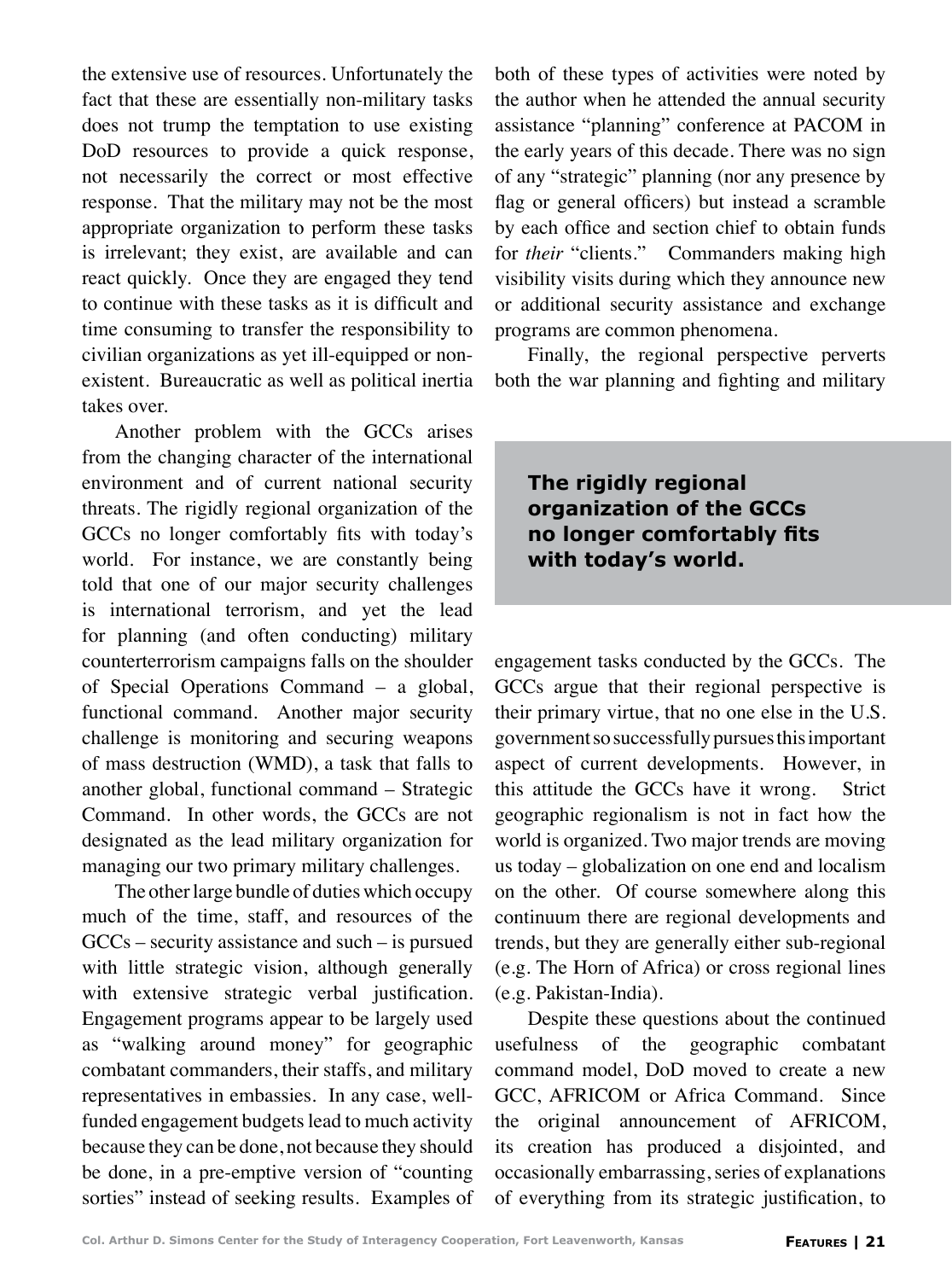physical location, to organizational make-up. AFRICOM will never be able to overcome its unfortunate name in a region where the most toxic charge is "neo-colonist". More important is that a serious strategic justification for the new organization has never been produced. In the absence of effective government in the majority of African countries, the local military organization is often a serious obstacle to true security and development and yet AFRICOM proposes a full spectrum program of engagement with no discussion or consideration of whether this is a good idea. Every task now listed on its website, a grab bag of miscellaneous tasks, could be more easily and cheaply pursued by and through the traditional military assistance program implemented by American embassies. And many, viewed soberly, should probably not be done at all. AFRICOM appears to be an organization in desperate search of a mission even though its reach, ambition, energy, resources, and unfortunate imperial title are making it the face – a military face – of the United States in Africa.

The harmful results of this GCC approach to engagement can be seen in the activities of AFRICOM with respect to military assistance and engagement. According to a recent Stimson Center report, the implementation by AFRICOM of the relatively new (and very large) DoD Section 1206 Train and Equip program is being pursued in accordance with different priorities and policy rational than the traditional (and actually smaller) Foreign Military Financing program administered by the State Department. The Defense Department believes that strengthening states to control their territory best prevents an Al Qaeda toehold on the continent. It's 'Building Partner Capacity' mission flows from that belief. The State Department, by contrast, finds arming most African governments to be counterproductive for our democracy, development, and human rights agenda and, by extension, for the counterterrorism mission. Instead, development spending is its priority in Africa. Coordination is wholly lost between the

defense and diplomacy/development sides of the equation, with resulting strategy schizophrenia. Which approach is best is not the point here; what is important to note is that an energetic, well meaning, well financed and stovepiped GCC staff is working independently, with the result that the two departments are pursuing stovepiped programs.

The combination of extensive resources – money, staff, and personal airplanes – combined with wide-ranging authority has too often seduced the geographic commanders into playing the role of American political-military viceroys. In doing so, the commanders and their staffs have contributed significantly to the oft-noted militarization of American foreign relations. As experienced a commentator as retired Marine General Anthony Zinni, a former geographic commander himself, has commented on the outsized role of regional military commanders on the international scene and the resulting military face which the U.S. presents to the world. In international affairs, the civilian departments and agencies appear to be experiencing the difficult situation faced by mice forced to share a bed with an elephant. With the best will in the world, the elephant hogs the available space – especially if he is a restless sleeper. So to do the GCCs take up too much space in American international relations.

## **Proposal for Change**

But if the GCCs are too big and obsolete, what could replace them? The path to reform would be to separate the two portfolios. The war planning and fighting mission would go to two or perhaps three Standing Joint Force Headquarters (SJFHQ) – located in Hawaii, on the East or West Coasts, or perhaps in Florida where they could use the existing facilities built for Pacific Command, Southern Command and Central Command. If DoD insists that adequate war planning requires each geographic region to have its own SJFHQ, so be it, but these would be significantly downsized organizations from their